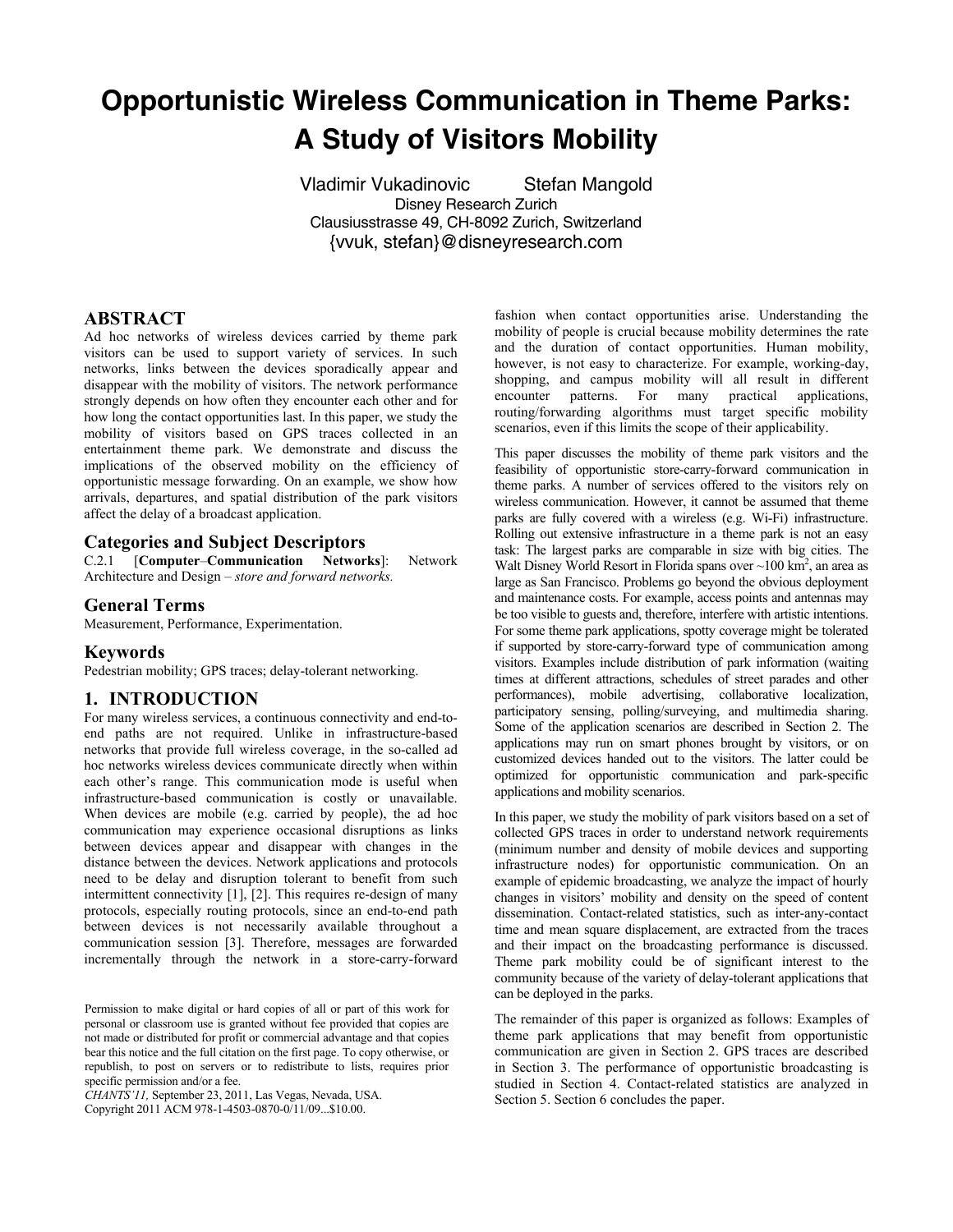## **2. APLICATION SCENARIOS FOR DTNs**

Some of the application scenarios for opportunistic communication in theme parks are described in the following.

## **2.1 Mobile Multiplayer Games**

Mobile trans-reality games often rely on wireless technologies. Some of them can be supported with a gossip-based communication among players. A simple example is Insectopia [4], a game where players with mobile phones roam Bluetoothrich environments searching for and catching a multitude of different "insects". Insect types are represented by unique Bluetooth signatures of the devices. In scavenger hunt games, team members often exchange information needed to complete their mission. Kim Possible [5] is a Disney game played in the Epcot theme park where players take roles of secret agents equipped with communication devices to fight evildoers' plans for global domination. Some games however do not revolve around technology and dedicated communication devices (i.e. mobile phones). In those games, gossip-based protocols can be used in real-world to mimic the way game characters (e.g. toys) would communicate with each other in a fantasy-world. For example, in a game designed for young children, a task could be to guide a toy character through missions during which the radio-enabled toy is empowered (e.g. with skills and knowledge) through contacts with other toys and objects in the park.

## **2.2 Mobile Advertising**

Mobile advertising can be used in theme parks to inform visitors about special events (e.g. shows, street performances and fireworks) and shopping/dining opportunities. Advertisements may take form of electronic tips and discount coupons that are distributed wirelessly from a few infrastructure nodes and forwarded epidemically from a device to a device. The advertisements may target the entire park population (flooding), or a sub-population based on visitor's personal profile (multicasting) or current location (geocasting). Long waiting times at popular rides, which are common during summer vacations and holiday weekends, are one of the main reasons for visitors' dissatisfaction. Opportunistic communication can be used to inform visitors about waiting times at different rides so that they can organize their visit time in a best possible way. A network-enabled queue management application would allow visitors to request and obtain an electronic token for a ride on their mobile phones. The token would allow them to enter the ride at a particular time of the day without waiting.

## **2.3 Collaborative Localization**

Opportunistic communication can be useful for guest localization. Many of the theme park applications require knowledge of guests' current location in the park. For example, in mobile games, the game engine often relies on the knowledge of players' positions to control the way in which the game unfolds (e.g. location-specific instructions/clues are send to players' devices). Geocasting of messages/advertisements and other types of location-based services also require mechanisms to localize visitors. Localization solutions can be power demanding. For example, frequent sampling of a GPS receiver would quickly drain the battery on most mobile phones. Besides, not necessarily all devices carried by visitors have the same localization capabilities. Allowing neighboring devices to share their location information via short range radio contacts would help reduce the energy cost and allow less capable devices to localize themselves more accurately. We refer to this type of localization as cooperative/collaborative localization. It relies on opportunistic broadcasting of the location information and smart data fusion algorithms to refine location estimates based on neighbors' locations obtained through the broadcasts.

# **3. GPS TRACES**

Lack of large-scale measurements of human mobility is a big challenge for wireless research communities. It is difficult to organize large-scale measurement campaigns because of financial costs, logistical hurdles, privacy concerns, and government regulations [6]. Those who are able to overcome these problems, often lack incentives to perform such measurements.

Most previous studies of human mobility/encounter patterns for opportunistic communication rely on datasets that are limited in terms of the number of devices and/or time duration. Our dataset (910 GPS traces in total, out of which 825 are used in the analysis) is significantly larger than most datasets used in similar studies. For example, Bluetooth datasets used in [7]-[9], which contain records of discovered peers, are obtained in experiments with at most 100 devices. GPS datasets used in [10]-[13] contain up to 200 mobility traces (one of the dataset in [11] contains 15 GPS traces collected in The Walt Disney World Resort in Florida). Wi-Fi datasets used in [9], [14], [15], which contain SSIDs of access points visible by Wi-Fi devices, are much larger (up to several thousand laptops and PDAs). However, it is difficult to infer contact from such datasets. Typically, two Wi-Fi devices are assumed to be in contact as long as they see the same access point. This is a vague indicator that they may actually be able to connect to each other using short-range radios. Furthermore, some of the Wi-Fi devices were not carried by their owners at all times (e.g. laptops). Hence, observed contacts do not necessarily characterize human mobility.

Our GPS traces were collected as a part of a behavioral research study in the Epcot theme park in Florida. The layout of the park is shown in Fig. 1. The park covers an area of  $\sim$ 1.2 km<sup>2</sup> and receives more than 10 million visitors per years  $\sim 28000$  per day on average, significantly more on weekends and holidays). It consists of two sections, Future World and World Showcase, with approximately 20 themed sub-areas/attractions. The Future World, which is closer to the park entrance, is more popular of the two. Often visitors need to wait in lines to enter attractions located in this section. The World Showcase is centered around a lake. A number of restaurants and stores are located throughout the park.

Over the course of five days, close to 200 smartphones were distributed each day to a total of 910 randomly-selected visitors. In case of groups/families only one of the members was selected. The phones were distributed between 8am and 1pm, and collected when the visitors were exiting the park. The phones ran an application that logged their GPS locations on average every two minutes when the satellite signals were available. In our study, we ignore the dates of the logs, as if all GPS traces were collected on the same day. This is needed to study networks where the number of devices is larger than the number of phones that were available for the experiment. The number of phones in the park at different times of the day is shown in Fig. 2. In addition to geo-coordinates, GPS accuracy was also logged. We discarded waypoints whose accuracy was worse than 25 meters. We also discarded tracks shorter than two hours or containing less than 50 waypoints. Results presented in the following sections are based on the remaining 825 out of 910 tracks. We interpolated the movements of visitors between the remaining waypoints assuming straightline movements. The tracks may contain gaps, which correspond to the periods when visitors were indoors (e.g. in a building where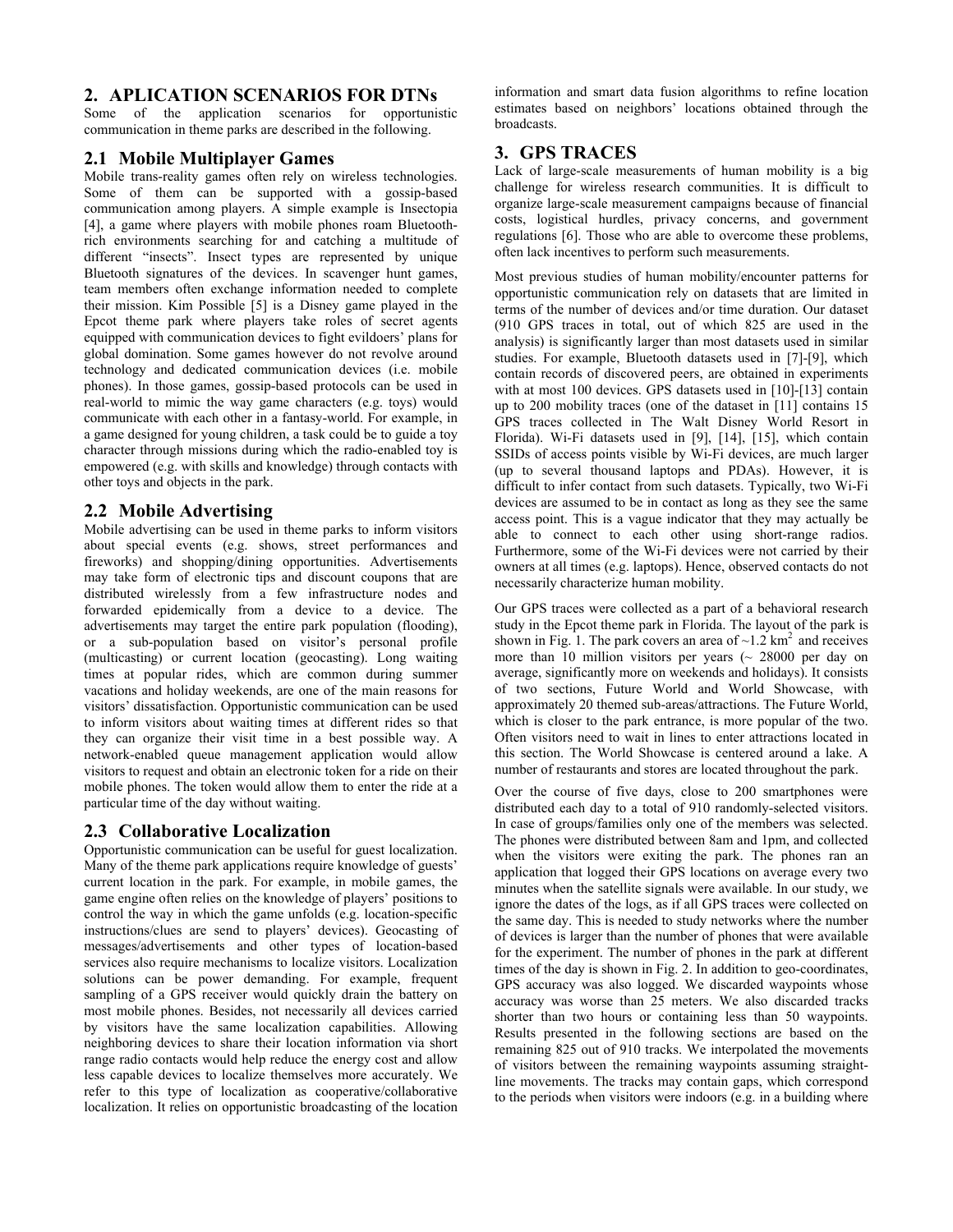

**Figure 1: Left: The Epcot park consists of two major sections with approximately 20 themed sub-areas. Right: GPS trajectories overlayed on top of each other illustrate park space utilization.** 

GPS signal is not available). During such periods, we assume that visitors move slowly from the spot where the last waypoint was recorded before they entered the building to the spot where the first waypoint was recorded after they exited the building. Based on the tracks, a space utilization map is plotted in Fig.1 (right) to illustrate the size and the shape of the area in which visitors move.

## **4. OPPORTUNISTIC BROADCASTING**

Some of the theme park applications are broadcast in nature. Here we investigate how mobility and density of devices affects the speed of opportunistic broadcasting based on the GPS traces. We evaluate the time needed to distribute a message to a certain target percentage of park visitors (e.g. 98% is a tentative target for one of the applications described in Section 2). The setup is as follows: a single infrastructure node (e.g. infostation, access point), labeled as AP1 in Fig. 1 (left), is located in the center of the Future World (later we consider adding AP2). This is one of the spots with the highest flux of visitors: almost all visitors pass by this spot when entering and leaving the park. The transmission range of the access point is 50 m. At time *T*, the access point starts broadcasting a message to the visitors within the range. The message spreads epidemically among visitors as they encounter each other. Radio aspects (attenuation, interference, energy consumption) and protocol details (device and content discovery, connection setup delay, content caching) are ignored. The only



**Figure 2. Number of phones in the park at different times of the day. Times when the number reaches 200, 400, and 800 are indicated.** 

assumption is that the transmission range of mobile devices is 10 m, unless stated otherwise. When a device without the message enters the transmission range of the access point or of another mobile device that possesses the message, it obtains the message instantaneously. The purpose of this simple scenario is to estimate the lower bound on the broadcast dissemination delay for observed mobility and density of the devices, irrespective of wireless technology constraints. This delay might be hard to achieve in practical systems. However, it provides an indication of how delay-tolerant an application should be to benefit from opportunistic communication and what number of devices is needed to meet certain delay constraints. A similar setup has been evaluated in [16] using a much smaller set of mobility traces collected in an office building in a university campus.

As described in Section 3, the number of visitors with the phones that were in the park at different times of the day when the experiment was carried out is shown in Fig. 2 (we collapsed five days of experiments into a single day by ignoring dates in the GPS traces). The curve closely reflects the way in which the number of visitors in the park changes during a typical day. We assume that, if proprietary devices, such as electronic park guides, would be handed/rented out to the visitors, their number would follow a similar pattern. We assume that broadcasts are initiated at times when there are 200, 400, and 800 devices in the park (Fig. 2). There were two moments when the number of devices reached 200, one in the morning and one in the afternoon, denoted by  $T'_{200}$ and  $T_{200}^{''}$ , respectively. Similarly, there were 400 devices in the park at  $T_{400}^{'}$  and  $T_{400}^{''}$ . At the peak of the day, denoted by  $T_{800}$ , the number of devices reached 800. The spatial distributions of devices at those moments are shown in Fig. 3. In the morning hours  $(T'_{200}, T'_{400})$ , there is a large inflow of visitors into the park, who tend to cram in the Future World section close to the entrance and the access point AP1. It takes several hours until visitors disperse throughout the park. In the late afternoon  $(T_{400}^{"},$  and  $T_{200}^{''}$ ), there is a large outflow of visitors. Hence, mobility patterns, which affect the efficiency of opportunistic broadcasting, depend strongly on the time of the day. The speed of content dissemination will be different at  $T'_{200}$  and  $T''_{200}$ , although the number of devices is the same. In the late afternoon, message is disseminated against the flow of crowd—visitors who obtain the content from the access point are likely to take the content out of the park very soon.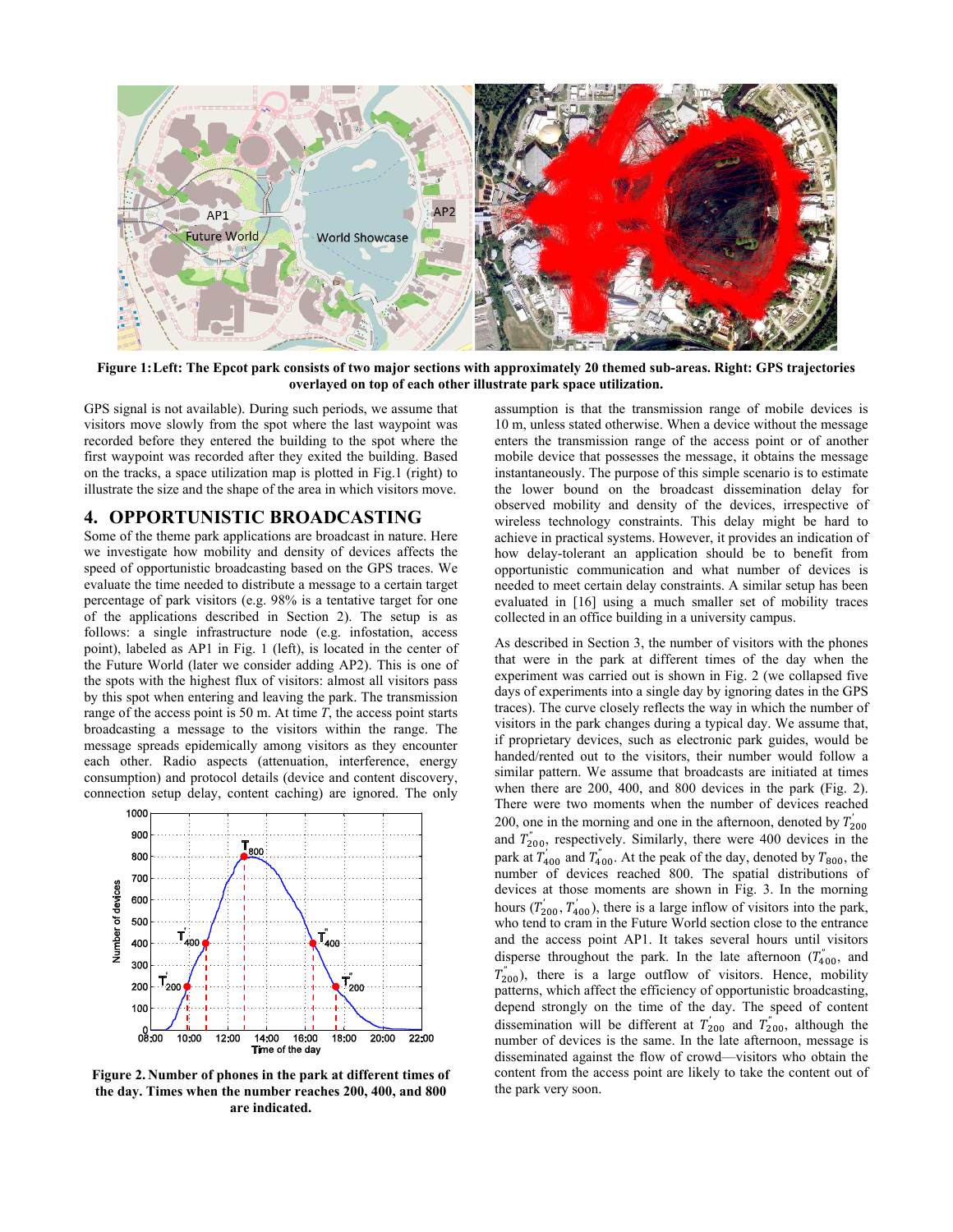

Figure 3. Spatial distribution of visitors with the devices at  $T_{200}', T_{400}, T_{800}, T_{400}'$ , and  $T_{200}'$  (from left to right).

The broadcast performance results are shown in Fig. 4 (left). The curves in the figure show the percentage of visitors in the park that possess the message as a function of time elapsed since the start of the broadcast (at  $T'_{200}$ ,  $T'_{400}$ ,  $T_{800}$ ,  $T''_{400}$ , or  $T''_{200}$ ). We stop the simulation when the possession reaches 98 % and we record the elapsed time ( $\Delta T_{98\%}$ ) in Table 1. In the table, we also show the percentage of visitors that would have received the message by ∆T98% if peer-to-peer (P2P) forwarding was not used (hence, connecting to the access point was the only way to obtain the message). We report the following observations:

The time needed to broadly disseminate the message is in the order of tens of minutes. For example, it took 20 and 26 minutes, respectively, to deliver the message to 95 % and 98 % of the devices at  $T_{800}$ . At a typical peak hour there are 10000 to 15000 visitors in the Epcot. Therefore, the scenario with 800 devices assumes that 5 to 8 % of the visitors have the devices and run the application, which is a significant number (especially considering that a big proportion of visitors are toddlers). When the range of the devices increases from 10 m to 20 m (at the expense of increased energy consumption), the time to deliver the message to 98 % of devices decreases to 15 minutes, which is still prohibitively long for most applications. To further reduce the dissemination time, more access points are needed and/or the number of devices should be larger.

Apart from the number of devices, dissemination time depends strongly on the spatial distribution of the devices and their residual times in the park after they receive the message. This is obvious when comparing the results for broadcasts initiated at  $T'_{200}$  and  $T''_{200}$  (former happens in the morning hours while the

latter is in the late afternoon). At  $T'_{200}$  almost all visitors are located in the Future World section of the park. 98 % of them obtained the message within 30 minutes. Contacts with the access point accounted for 53 % of delivered messages. To the contrary, at  $T_{200}^{\prime}$ , visitors are spread throughout the park. It took 72 minutes to achieve 98 % possession. Contacts with the access point accounted for only 13 % of delivered messages. This illustrates the variety of performances that could be expected with the same number of devices, but at different times of the day. Furthermore, results in Fig. 4 (left) show that the message disseminates faster at  $T'_{200}$  than at  $T'_{400}$  and  $T_{800}$ . Hence, a larger number of devices does not guarantee better performance due to changes in spatial distribution and residual visit times.

We next study the effect of adding the second infrastructure node (AP2 in Fig. 1) on the speed of dissemination. Placing the node in the World Showcase may help reduce the broadcast delay in the afternoon hours, when many visitors are located in this section of the park, as shown in Fig. 3. As expected, the results in Fig. 4 (right) and in the last three columns of Table 1 show that AP2 does not contribute to the message spreading at  $T'_{200}$  and  $T'_{400}$ . At  $T_{800}$  and  $T_{400}^{''}$ , the message disseminates somewhat faster compared to the previous setup, as indicate by the slope of the curves in Fig. 4 (left) and Fig. 4 (right). A significant speed-up is achieved at  $T_{200}^{\prime}$  when visitors from the back of the park, where AP2 is located, start to spread the message as they move across the park towards the exit. However, the addition of AP2 has very little effect on the time needed to reach 98 % of devices, regardless of the time of the day. It is hard to deliver the message to the last few percent of visitors since they may be isolated from the rest (e.g. sitting on a boat in the middle of the lake). Another



Figure 4. Percentage of visitors with the message as a function of time since a broadcast started. Broadcasts are initiated at  $T'_{200},$  $T_{400}$ ,  $T_{800}$ ,  $T_{400}$ , and  $T_{200}$ . Left: With one access point (AP1). Right: With two access points (AP1 and AP2).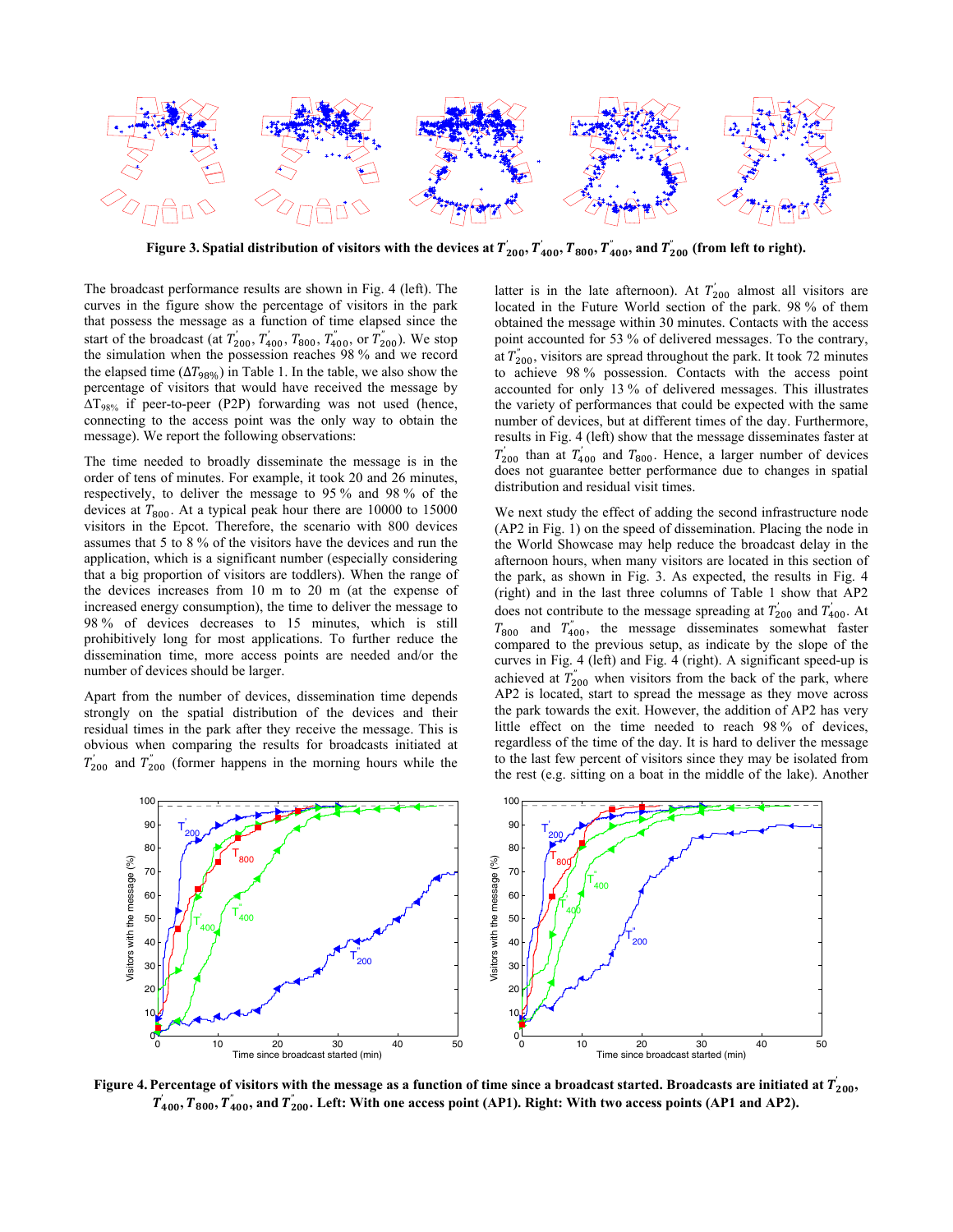|                  | AP <sub>1</sub>       |            |         | AP1 & AP2             |            |         |  |
|------------------|-----------------------|------------|---------|-----------------------|------------|---------|--|
|                  | $\Delta T_{98\%}$ (s) | $AP + P2P$ | AP only | $\Delta T_{98\%}$ (s) | $AP + P2P$ | AP only |  |
| $T_{200}$        | 1855                  | 98 %       | 53 %    | 1855                  | 98 %       | 53 %    |  |
| $T^{'}_{400}$    | 1984                  | 98 %       | 33 %    | 1984                  | 98 %       | 33 %    |  |
| $T_{800}$        | 1556                  | 98 %       | 16 %    | 1380                  | 98 %       | 20 %    |  |
| $T_{400}^{''}$   | 2790                  | 98 %       | 21 %    | 2690                  | 98 %       | 39 %    |  |
| T''<br>$^{1200}$ | 4320                  | 98 %       | 13 %    | 4240                  | 98 %       | 36 %    |  |

**Table 1. Time ∆T98% needed to distribute the message to 98% of the devices and the percentage of devices that would receive**  the message by  $\Delta T_{98\%}$  without P2P forwarding.

reason is constant inflow/outflow of visitors to the park. We evaluated the effect of adding two more APs at the border between the Future World and the World Showcase sections of the park. The additional APs helped speed up the dissemination, but the "last few percent" problem remained. An alternative to increasing the infrastructure coverage (either by adding more APs or by increasing their range) is to enable mobile devices to adapt their range according to the rate of encounters, current dissemination level, and remaining battery power. This alternative is not explored in this paper.

## **5. ENCOUNTER STATISTICS**

We analyze several contact-related statistics that are highly relevant for the performance of opportunistic content distribution (inter-any-contact time, mean square displacement, number of neighbors, and the rate of (new) contacts) and correlate them with the results of the previous section.

Inter-any-contact time (IACT) is the time elapsed between starts of two successive contacts of a device with other devices. IACT determines the frequency of contact opportunities and, therefore, it affects the speed of opportunistic broadcasting. It strongly depends on the devise density (i.e. time of the day). We observed IACTs in 30-minute intervals following  $T'_{200}$ ,  $T'_{400}$ ,  $T_{800}$ ,  $T''_{400}$ , and  $T_{200}^{''}$ . Their complementary cumulative distribution functions (CCDFs) are shown in Fig. 5 (left). The curve labeled as  $T'_{200}$ represents CCDF of IACTs observed in  $[T'_{200}, T'_{200}+30 \text{ min}]$ , for example. The distribution of IACTs is best described by the gamma distribution with the shape parameter between 0.6 and 0.7 depending on the time of the day. This is consistent with the results presented in [17], but contradicts the power-law

distribution observed in [18]. The Bluetooth sighting traces analyzed in [18] may have failed to capture some contacts since neighbors were searched for every 120 s. Beside, the traces were collected in a conference environment with a lower degree of mobility compared to theme parks. Results in Fig. 5 (left) show that the average IACT corresponds well to the device density illustrated in Fig. 3. It decreases with the number of devices. For the same number of devices, it is shorter in the morning (e.g. at  $T'_{200}$ ) than in the afternoon (e.g. at  $T''_{200}$ ).

Beside the density, the number of contact opportunities depends on the level of mobility, which can be measured by the mean square displacement (MSD). Displacement measures how far away a mobile node is from its starting position after some time *t*. Let  $P_{\tau} \in \mathbb{R}^2$  be the position of a node at time  $\tau$  (e.g. in an x-y coordinate system). Mean square displacement after time *t* is given by  $\text{MSD}(t) \triangleq \mathbb{E}\{\|P_{\tau+t} - P_{\tau}\|^2\}$ .  $\text{MSD}(t)$  increases with *t*, such that  $MSD(t) \sim t^{\gamma}$ . The exponent  $\gamma$  indicates the speed of diffusion. For Brownian motion  $\gamma = 1$ . When  $\gamma > 1$ , the mobility is superdiffusive. For example, when a node moves on a straight line MSD(t) ~  $t^2$ , hence  $\gamma = 2$ . Nodes whose mobility exhibits stronger diffusion will cover larger area compared to nodes with weaker diffusion. As a consequence, they will encounter more new nodes. The speed of diffusion makes huge impact on the performance of forwarding algorithms [10].

We calculated the  $MSD(t)$  of each park visitor in a 30-minute interval following T (i.e.  $T'_{200}$ ,  $T'_{400}$ ,  $T''_{800}$ ,  $T''_{400}$ , and  $T''_{200}$ ) by varying  $\tau$  from T to  $T + 30$  min  $-t$ . Fig. 5 (right) shows the average  $MSD(t)$  at different times of the day on a log-log scale. The initial slopes of the curves  $\gamma > 1$  indicate that park visitors



Figure 5. Left: CCDF of inter-any-contact times. Right: Mean square displacement (slope of the dashed lines is  $\gamma = 1$ ).